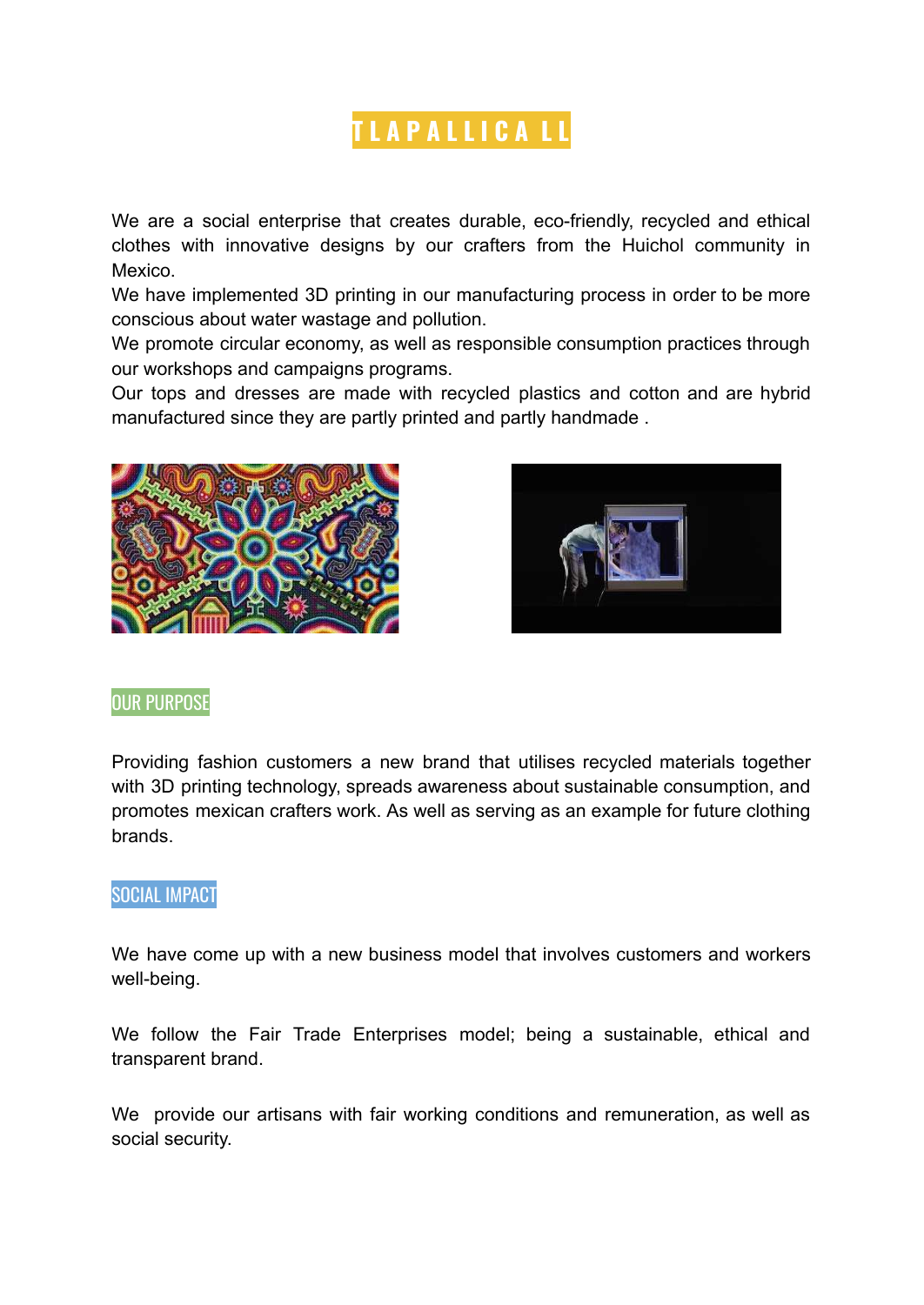Users would also benefit from our model, since they will receive beautiful high-quality and durable clothes, as well as the opportunity to create their own with our workshops program. This model along with our campaigns does not only promote smart consumption but also turns our customers into activists and active learners.



## MEET OUR CRAFTERS

The Huicholes are a mexican indeginous community located in the midwest, in the states of Jalisco, Nayarit, Durango and Zacatecas. Their art is strongly rooted in divinity and spirituality. Their unique designs and colours are based on experiences related with the peyote (hallucinogen), which is a main element in religious rituals. The huichol art can be considered a writing method since, through their creations, the huicholes share their stories and myths, letting us into a piece of their lives.

Huicholes religious philosophy is strongly related to the universe. In their culture, the universe is divided into three entities: the deer, the corn, and the peyote. The art expressions have as a common element the use of yarn to portray diverse symbols with stunning tonalities. Additionally, the colours, the designs and the material carry a lot of importance, as they hold a religious value, for instance, the Brazil tree wood is linked with Tayau (father Sun), and the five petals flower is associated with the rain, good harvest, and health. However, the symbols with major weight in the Huichol culture are the deer and the corn for being the primary source of alimentation, and the peyote, for being the link to the cosmogonic dimension.

The huichol community is one of the ethnic groups that have remained pure since the spanish conquest. Their yarn pictures, clothes, purses, and objects have had a great acceptance within the national and international market. However, they are short of spaces where they can sell their products, and the intermediaries who resell them earn far more money than the producers themselves. Therefore in TlapalliCalli we recognise their work's worth, and pay fairly for it.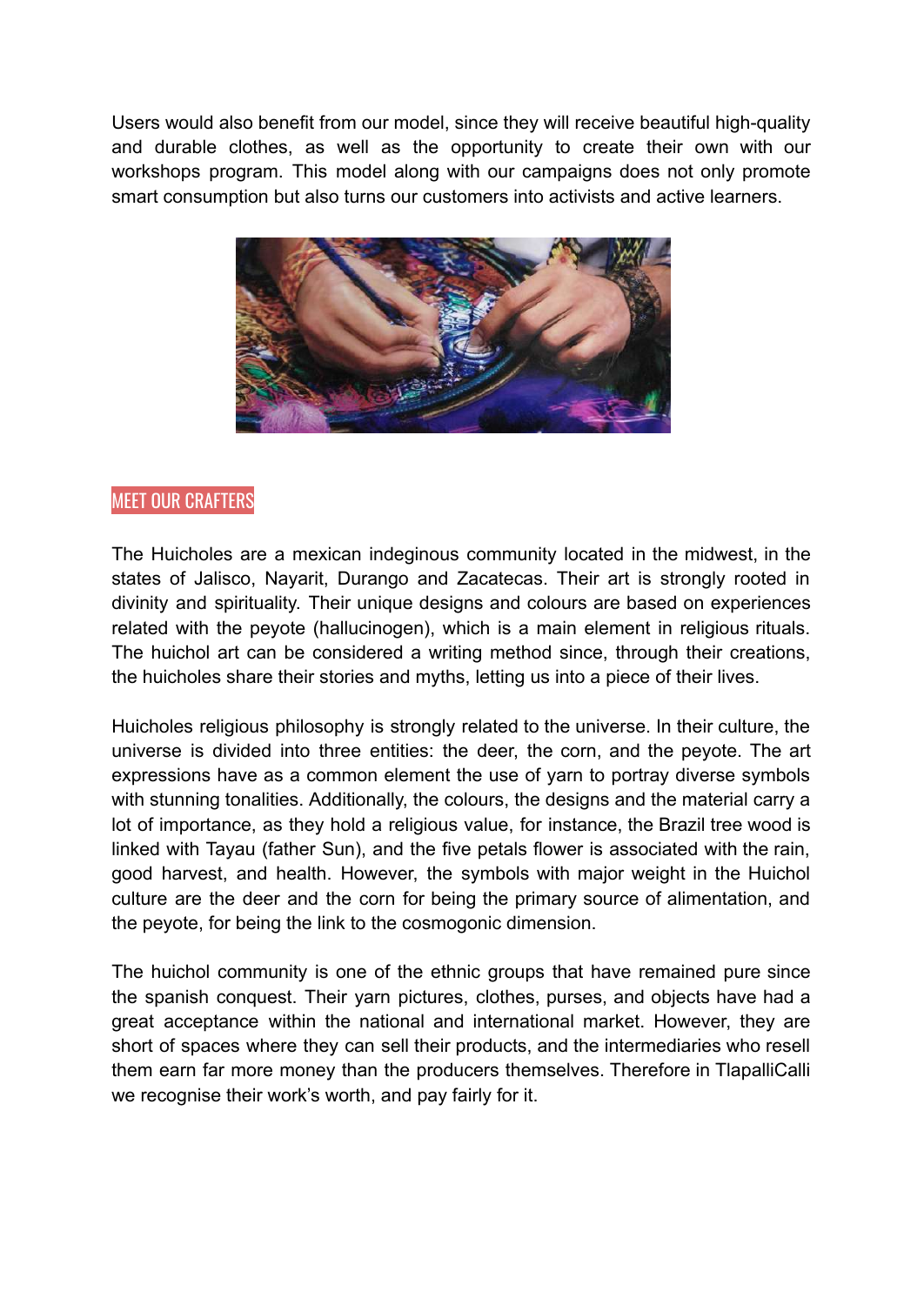



### ENVIRONMENTAL IMPACT

With the implementation of 3D technology we are giving a completely new use to waste such as plastic bottles and pre-existing fabrics. As well as reducing the water wastage and the pollution of water bodies

Along with our technological strategies to make a more sustainable business, we carry out different campaigns where the main focus is to detach the customer from the old consumption beliefs, creating a more sustainable way of living.

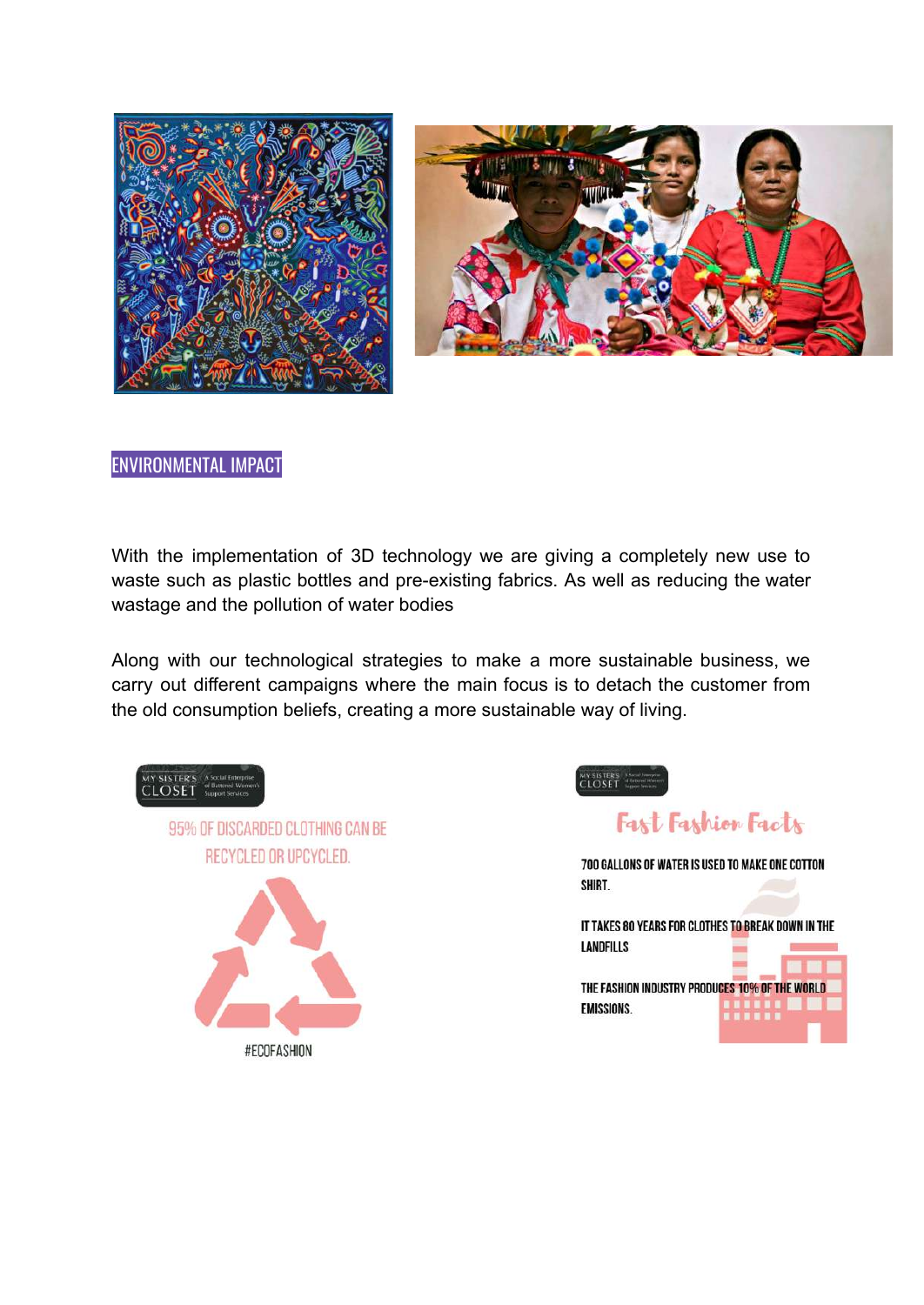#### WHY 3D TECHNOLOGY?

3D printing has been gaining popularity over hundreds of realms.It has been described as nothing short of a new industrial [revolution](https://techcrunch.com/2016/02/26/is-3d-printing-the-next-industrial-revolution/) in design and manufacturing. Hence, we thought that its implementation on the fashion industry would have a large positive impact on the way we consume, as well as on our planet.

We are aware that the fashion industry is one of the biggest contributors of environmental pollution, generating enormous amounts of waste and toxic by-products in the treatment and transportation of fabrics. 3D printing however, generates hardly any waste. Rather than cutting shapes from larger pieces of material and discarding the rest, 3D printing uses only what is necessary.

#### *3D KNITTING, ANOTHER ALTERNATIVE*

This technology essentially automatises the knitting process, as it allows files to be automatically knitted, which helps reduce waste. Previously, these machines were expensive and primarily used by large companies. However, many new brands are currently utilising 3D knitting to help reduce waste, since it is more accessible than 3D printing at the moment.



#### **FABRICS**

In July 2020, Polymaker and Covestro released 3D printed fabrics. They have jointly developed a new processing technology with the industry's top 3D printer manufacturers INTAMSYS and Raise3D to improve mass production and efficiency of 3D printed fabrics. The INTAMSYS FLEX 510 printer and Raise3D E2 printer are highly adapted for printing flexible materials which match the characteristics required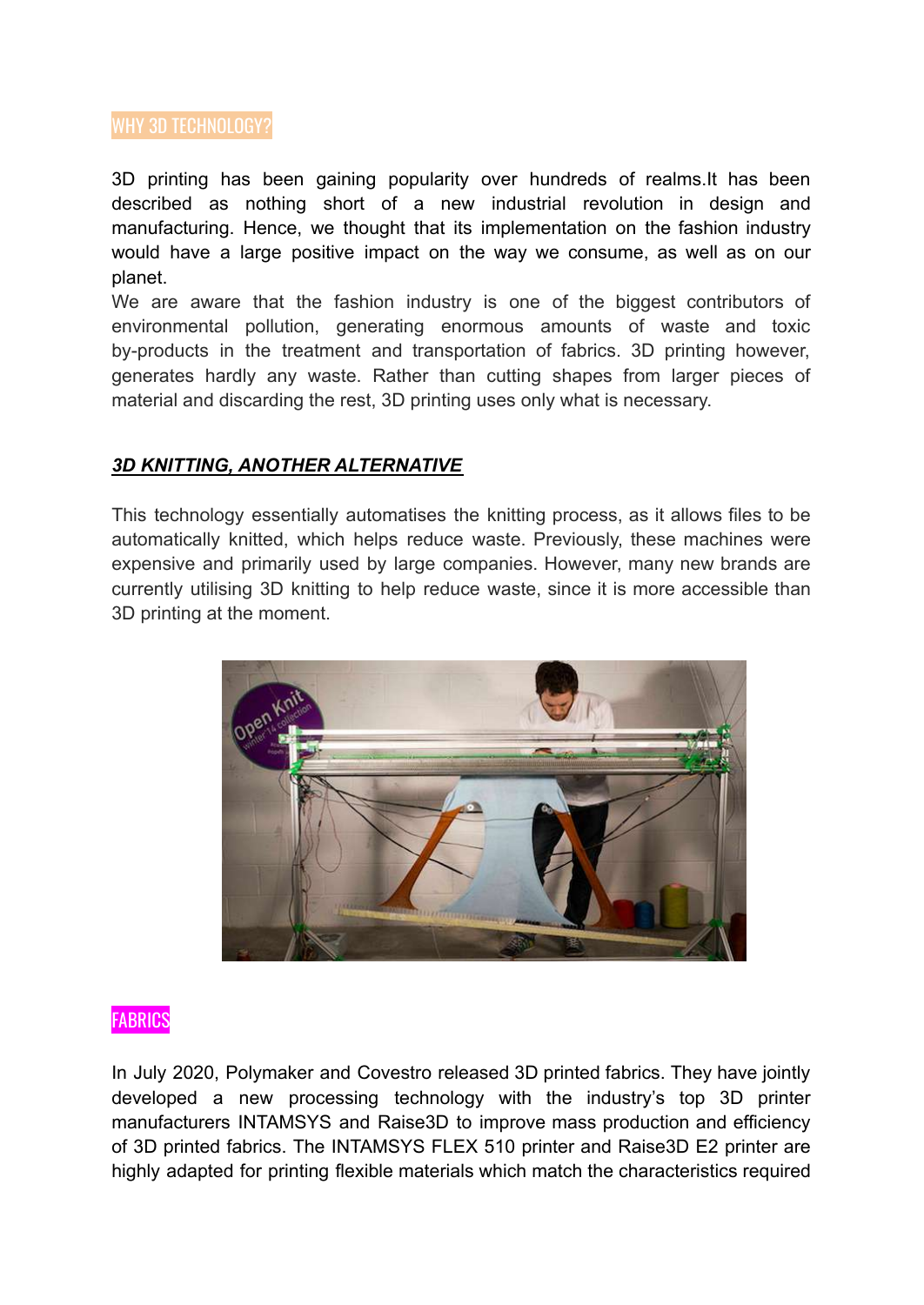for 3D printed fabric. This technology offers the textile industry both mass production and mass customization. 3D printing fabric may not only provide a more environmentally friendly solution, but also offers a new manufacturing method.

The integrated design of 3D printing could reduce the waste in the production process, and even target zero waste. In addition, in the production process of 3D printing, no water is used, no water is wasted, and no water is polluted.



One of the challenges that remained unsolved until last year, was the incapability of 3D printed clothes to match up those made out of traditional fabrics. However, we have also found an initiative that aimed to make a 3D printer that would create clothes from scratch. The Electroloom Developer Kit is a tool for designing and manufacturing custom 3D fabrics.There is no need for thread, needles, or sewing. This technology reduces the traditional textile manufacturing process into a single step. Instead of sending raw material through factories where it undergoes numerous processing steps to create a traditional textile, it is able to directly convert raw material to finished goods.

Electroloom utilises a polyester/cotton mix, which would also make it easier to use recycled cotton and polyester fibers.

First, design a mold! It can be in almost any shape you can imagine, desig digitally in CAD or illustrator. and made of just about any material. Once the mold is made, it can be nlared inside the Electroloom Alpha  $\ll$  A chamber and the job can be started The liquid solution is quided onto the mold by an electric field, wenly coating and binding the nano-fibers logether into a cohesive seamless fabric. Once removed from the mold, the ue material can flex, drape,

and fold just like the fabrics you know and love. Congratulations Voulus n

created your own custom<br>designed future fabric. You can mua mbana nema tirely new mold for future projects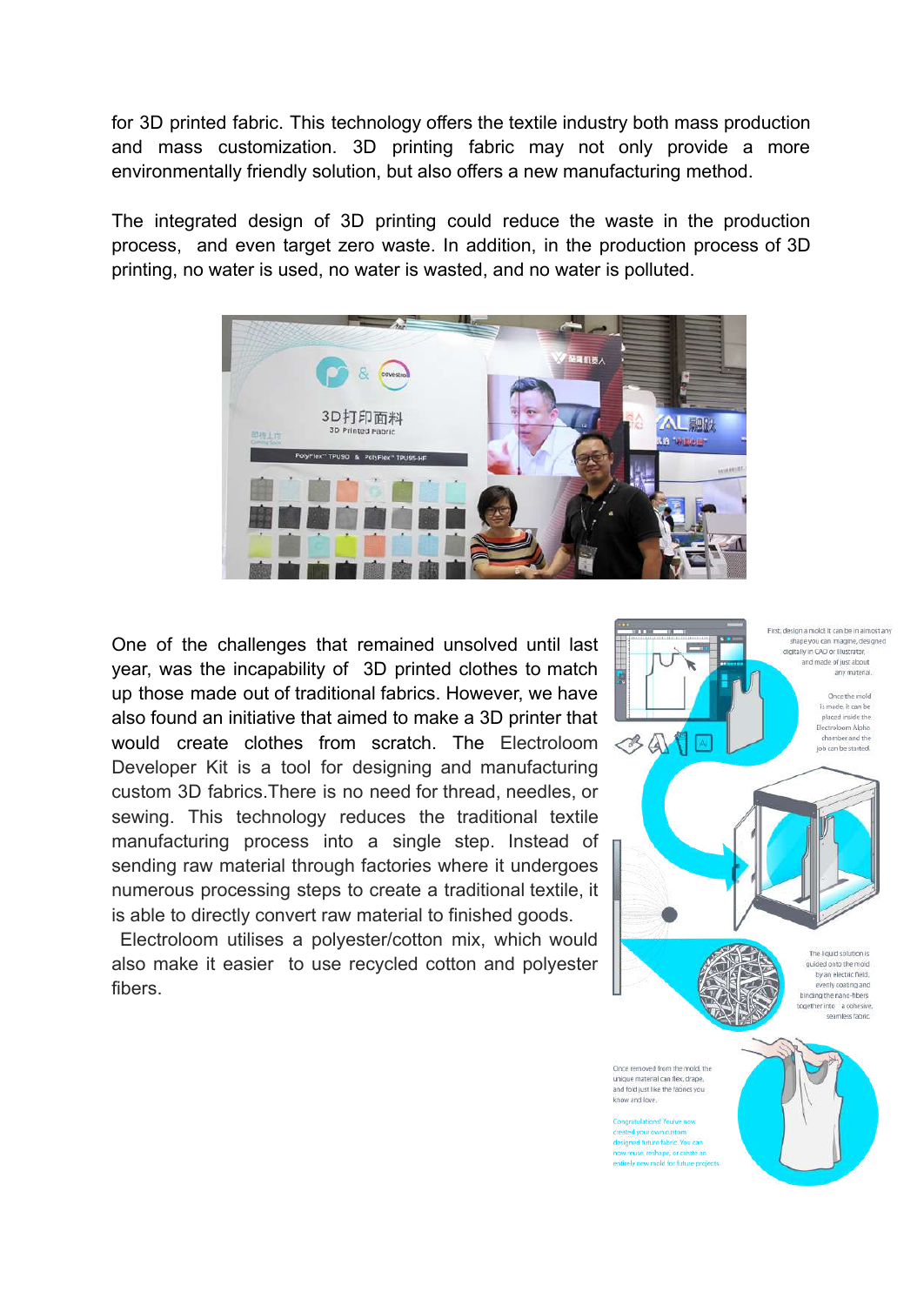#### WORKSHOPS PROGRAM

Over the last couple of decades fast-fashion has taken so much popularity worldwide. Clothes are being sold at very low prices, trend cycles have sped up and shopping has become a monthly event. Fast-fashion has had a tremendous impact on our planet, and its non-stop growth does not seem to stop since the giant brands that practice this business model have taken control of the fashion market.

That is why we have come up with a new business model where we promote slow-fashion and raise awareness through practice. Hence, our workshops program is one of the main pillars of our company. It consists of giving the customer the opportunity to make their own clothes. We will provide them with all the necessary to create garments of their own. Not only will they get the knowledge on how to make t-shirts, skirts, and pants from scratch, but, since we are aware that hardly anyone owns a sewing machine, they will also have the opportunity to go to our sewing machines centre and directly make their clothes there. In this centre they will be able to choose between a variety of materials eco-manufactured by us with our 3D technology. This way, their clothes won't only hold an extra value but also it would save our customers the labour tax, getting rid of excuses on why not to buy green clothing because of its high worth.

We believe that with this new business model we will be able to change the whole problem from core, which is our consumption speed levels. We would be making people aware of what it takes to make a single piece of garment and promote smart consumption.

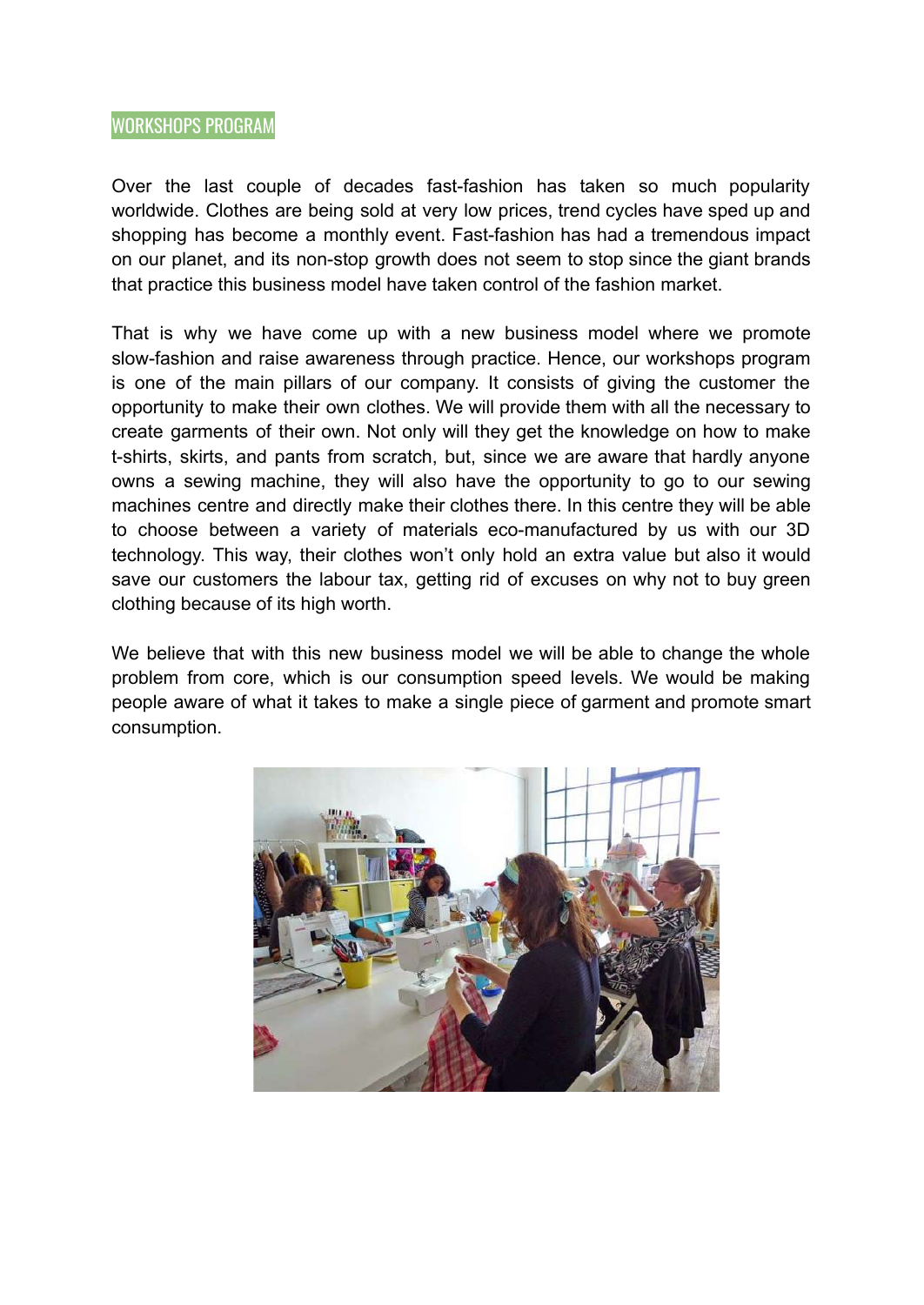## WHAT MAKES US DIFFERENT

- Our unique designs elaborated by artisans from the Huichol community
- Green manufacturing with 3D technology
- New business model (workshops program and campaigns)



## SDGs WE ARE TACKLING

- Clean water and sanitation
- Decent work and economic growth
- Responsible consumption and production
- Industry, Innovation and Infrastructure

## HOW WILL IT LOOK LIKE IN THE FUTURE

In our business first stage, we will manage our company through e-commerce, meaning that we will primarily open an online shop available for everyone around the world, in order to save money on space rent and eventually start scaling up until being financially stable to open physical stores.

Likewise, as we start gaining more popularity, we are planning to implement in our workshops program a course on how to design your own clothes through 3D printing.